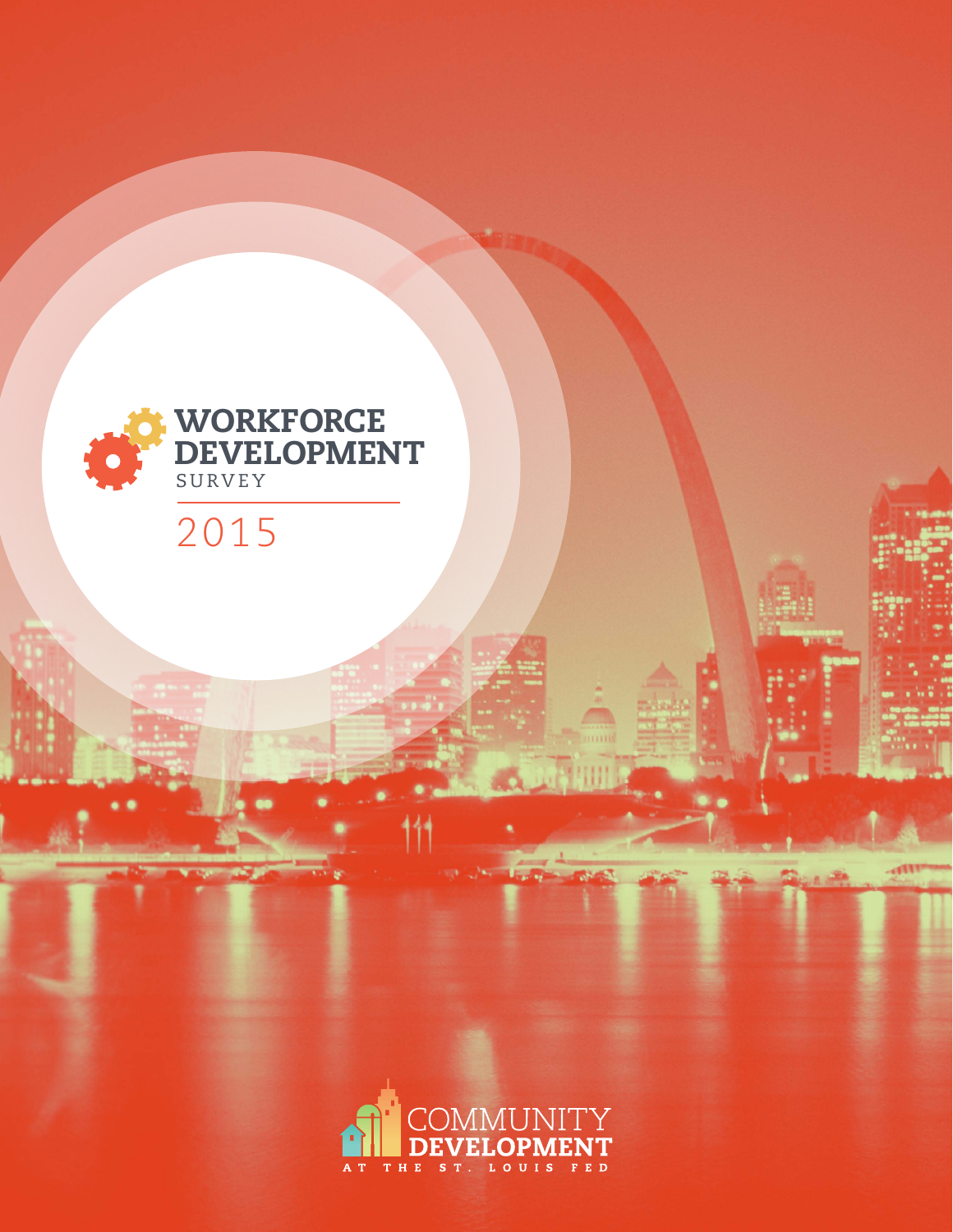

In 2015, the Federal Reserve Bank of St. Louis distributed a survey to collect data about<br>workforce development trends and outlooks that affect low- and moderate-income workforce development trends and outlooks that affect low- and moderate-income individuals and households in the greater St. Louis metropolitan area.

The St. Louis Fed partnered with eight local organizations deeply involved in workforce development who distributed the survey to their networks. We would like to recognize and thank these partners:

- St. Louis Agency on Training and Employment
- St. Louis County Division of Workforce Development
- Jefferson/Franklin County Employment Consortium
- St. Charles County Department of Workforce & Business Development
- Madison County Employment and Training Department
- St. Clair County Intergovernmental Grants Department
- United Way of Greater St. Louis
- STL Youth Jobs

Responses were received from 123 stakeholders between Oct. 12 and Nov. 20, 2015. A variety of community stakeholders were invited to participate, including workforce development providers and intermediaries. Common types of services offered by providers include soft skills training, job search, job training and job placement. Intermediaries tended to be organizations that fund providers, advocate for policies and research topics related to workforce development, and convene forums on the issue.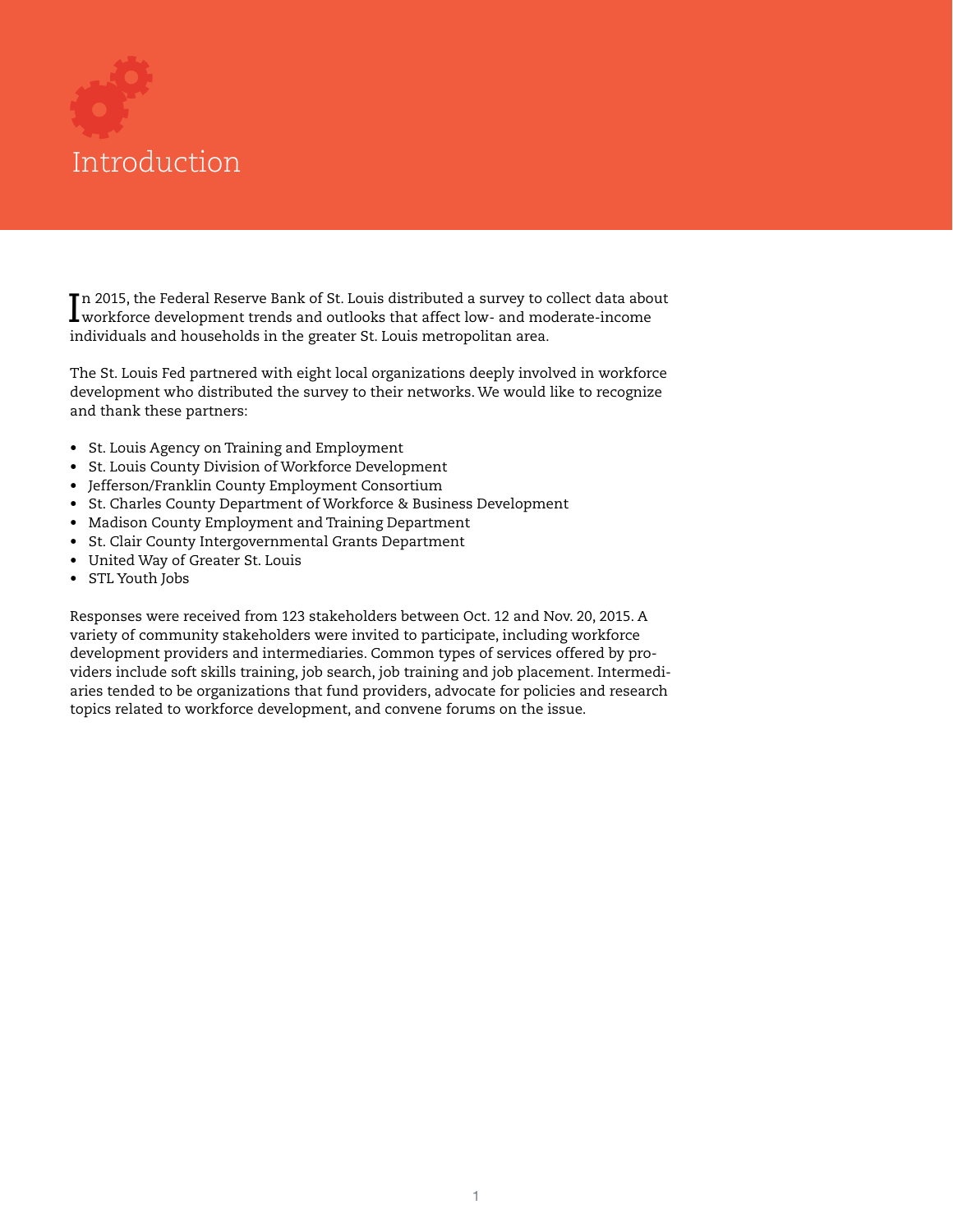Which of the following best describes your service area within the 16-county St. Louis region? Please select all that apply.

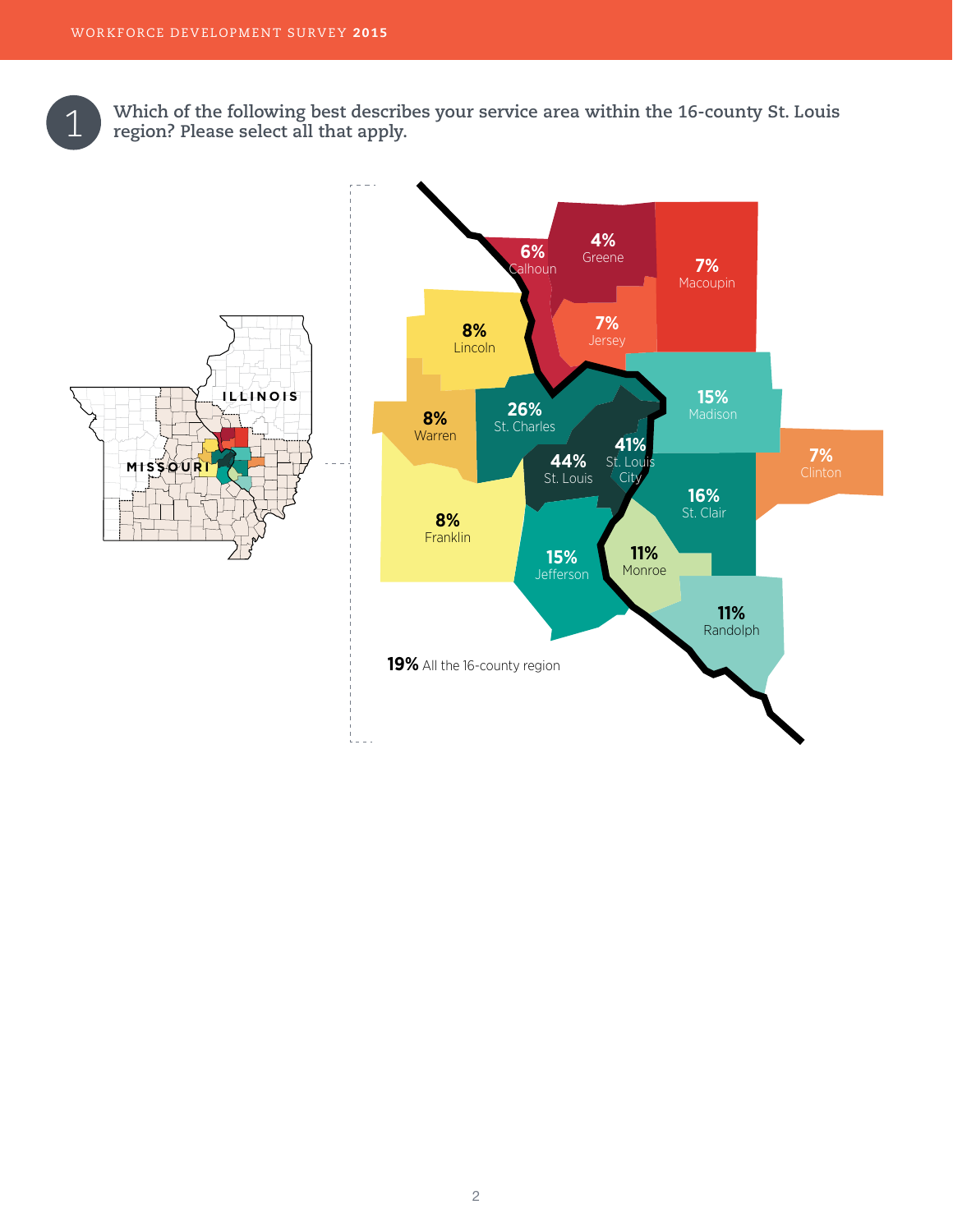3

#### **How would you describe your organization?**  2

| 41% Workforce development provider (directly provides training or supportive services of to individuals)                                                                       |
|--------------------------------------------------------------------------------------------------------------------------------------------------------------------------------|
| 28% Neither a workforce development provider nor an intermediary                                                                                                               |
| <b>19%</b> Workforce development provider AND intermediary                                                                                                                     |
| 12% Workforce development intermediary (does NOT directly provide training or supportive services, but links customers with providers or funds workforce development programs) |
|                                                                                                                                                                                |

### **Which of the following services does your organization provide? Please mark all that apply.**

|                  | 61% Refer job seekers to workforce development providers                 |
|------------------|--------------------------------------------------------------------------|
| <b>47%</b> Other |                                                                          |
|                  | <b>39%</b> Advocate for policies related to workforce development issues |
|                  | 31% Convene forums of local leaders on workforce development issues      |
|                  | 27% Refer employers to workforce development providers                   |
|                  | 25% Conduct research on workforce development issues                     |
|                  | 22% Provide funding for social service providers                         |
|                  | 20% Provide funding for workforce development providers                  |
|                  |                                                                          |

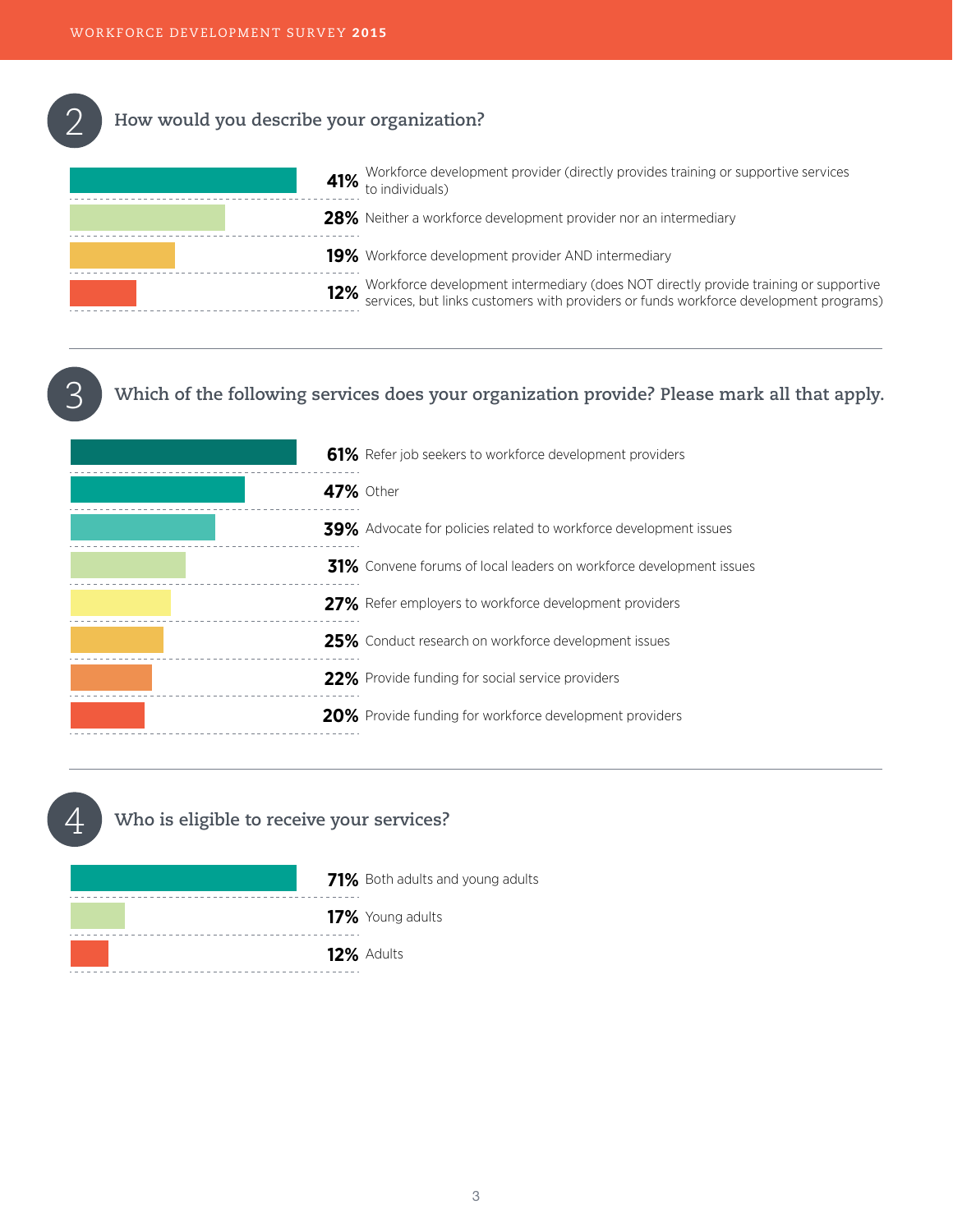

6

**Which categories of workforce development services do you provide?** 5 **Please check all that apply.**

| 67% Soft skills training                                              |
|-----------------------------------------------------------------------|
| 57% Job search                                                        |
| 56% Job training                                                      |
| 50% Job placement                                                     |
| 41% Supportive services (child care, transportation assistance, etc.) |
| 40% Employment screening                                              |
| 40% Post-employment services                                          |
| 25% Adult basic education                                             |
| 14% None; this is just an administrative office                       |

**If you provide job training, which type of specific services do you provide? Please check all that apply.**

| 47% Industry-specific training programs                      |
|--------------------------------------------------------------|
| 42% Employer-specific training programs                      |
| <b>38%</b> Occupational-specific training programs           |
| <b>38%</b> Subsidized on-the-job training programs           |
| 30% Nonsubsidized on-the-job training programs               |
| <b>25% Other</b>                                             |
| <b>12%</b> Training to earn continuing education units (CEU) |
| 0% None                                                      |
|                                                              |

7

**Please list the top three organizations or agencies to which you most frequently provide referrals.**

**#1** Mers/Goodwill **#2** SLATE

**#3** Better Family Life / Employment Connections / STL Youth Jobs / Urban League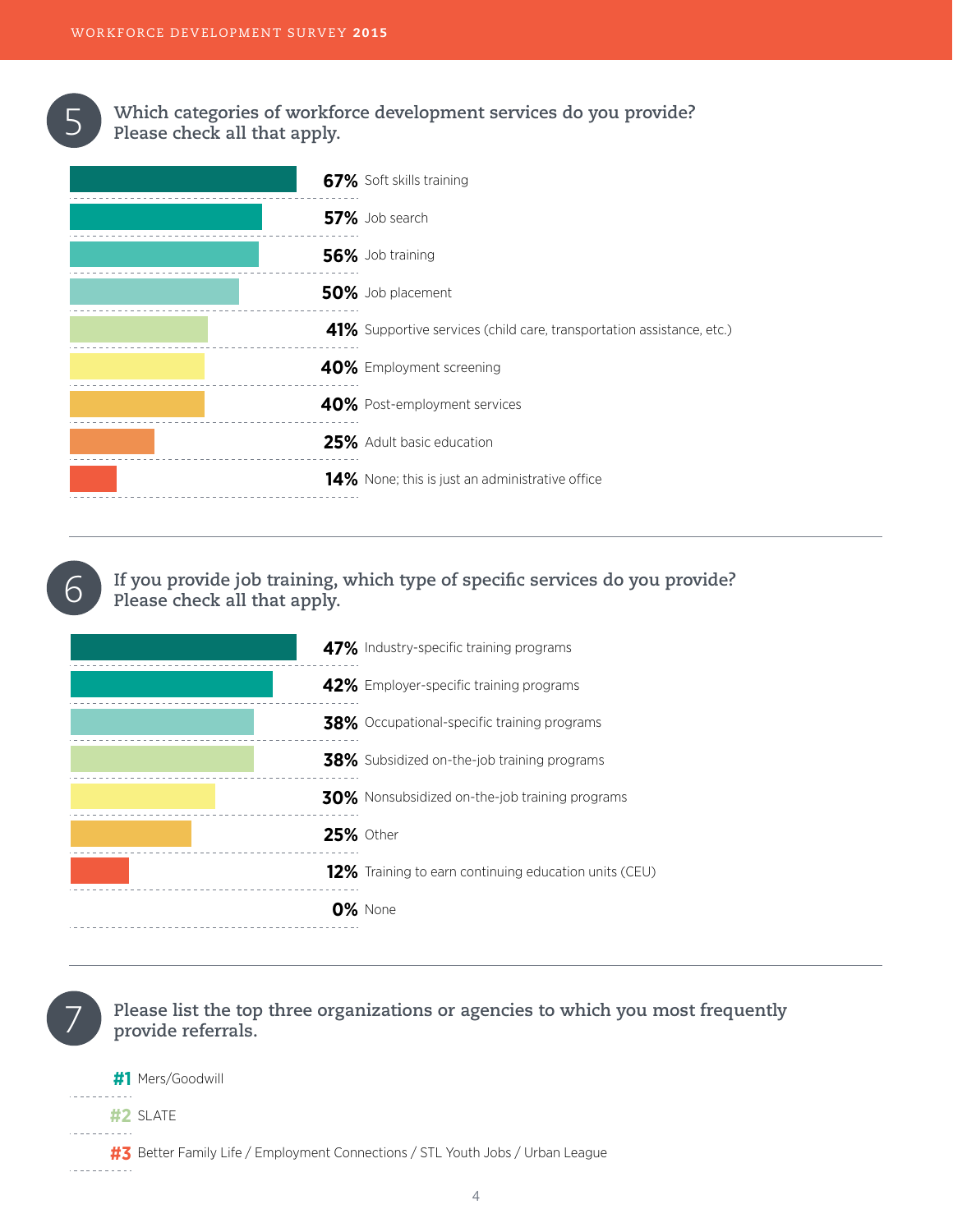

### 8 **Which of the following types of industries do you support? Please check all that apply.**

| 53% Health care and social assistance                                  |
|------------------------------------------------------------------------|
| 52% Accommodation and food services                                    |
| 48% Educational services                                               |
| 45% Manufacturing                                                      |
| 40% Transportation and warehousing                                     |
| 37% Construction                                                       |
| 35% Information technology                                             |
| 33% Retail trade                                                       |
| 31% Administrative, support, waste management and remediation services |
| 27% Arts, entertainment and recreation                                 |
| 24% Finance and insurance                                              |
| 20% Professional, scientific and technical services                    |
| 20% Utilities                                                          |
| <b>16% Other</b>                                                       |
| 14% Agricultural, forestry, fishing and hunting                        |
| 14% Management of companies and enterprises                            |
| 13% Real estate, rental and leasing                                    |
| 13% Wholesale trade                                                    |
| 8% Mining, quarrying, and oil and gas extraction                       |
|                                                                        |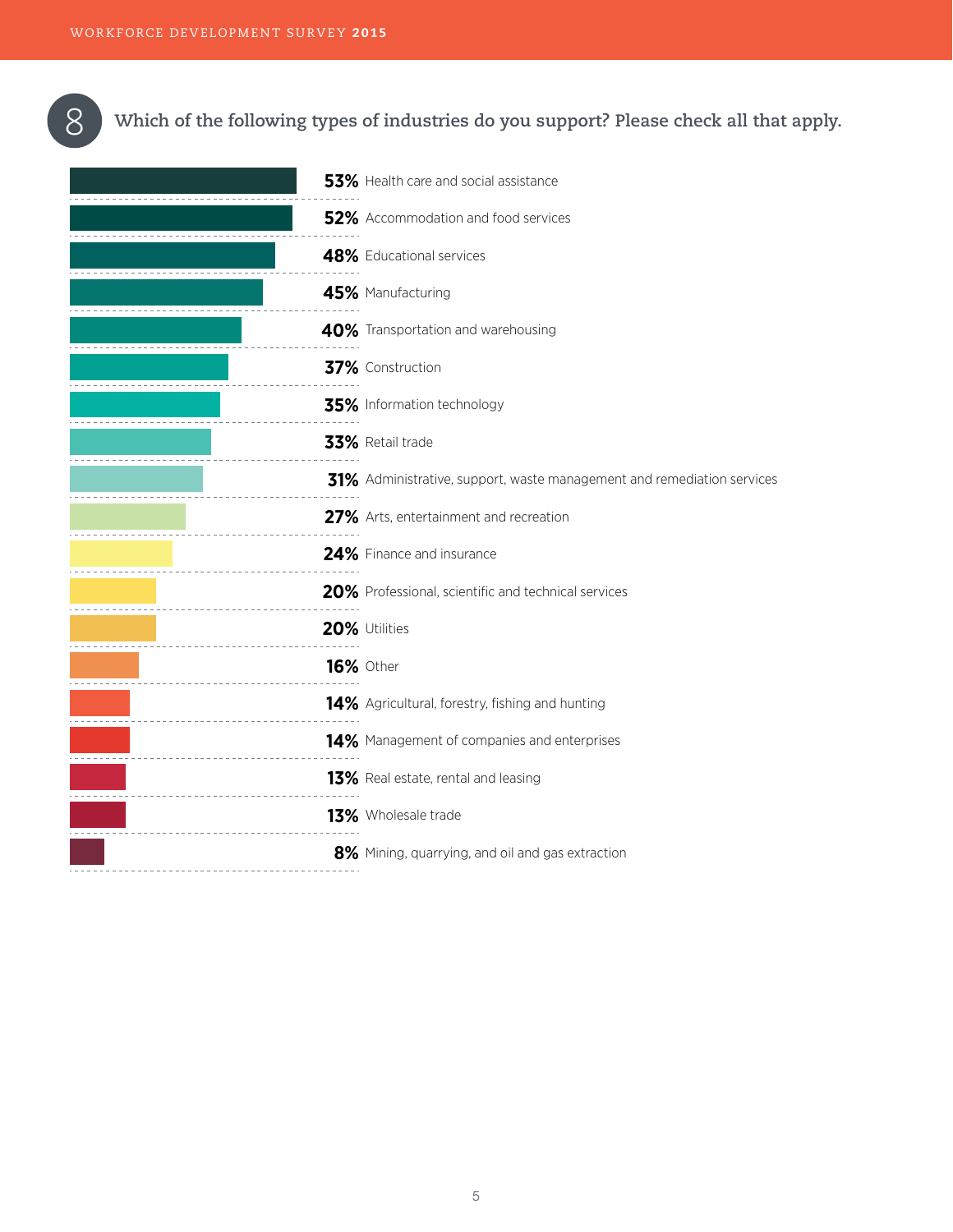**What do you see as the** *major* **gaps pertaining to the workforce development field in the Greater St. Louis area? Please check all that apply.** 

|     | 59% Lack of soft skills (interpersonal, reliability, etc.) training opportunities                                                                   |
|-----|-----------------------------------------------------------------------------------------------------------------------------------------------------|
|     | 48% Lack of hard skills (technology, manufacturing, etc.) training opportunities                                                                    |
|     | 42% Weak relationships between workforce development providers and employers                                                                        |
|     | 41% Insufficient incentives for businesses to grow or relocate to the St. Louis area                                                                |
| 41% | Misalignment between job responsibilities and credential requirements (education, experience, licensing requirements, etc.) in current job postings |
| 40% | Weak relationships between workforce development providers and educational<br>institutions                                                          |
|     | 37% Insufficient wages relative to skill requirements for current job openings                                                                      |
|     | 22% Government regulations                                                                                                                          |
|     | <b>19%</b> Other                                                                                                                                    |
|     |                                                                                                                                                     |

**Please list the top three organizations or agencies with which you partner/collaborate most often (beyond just providing referrals).**

| #1 Mers/Goodwill                                                               |  |
|--------------------------------------------------------------------------------|--|
| #2 SLATE                                                                       |  |
| #3 Better Family Life / Employment Connections / STL Youth Jobs / Urban League |  |



10

9

### **Select the description that describes the nature of your partnerships with employers. Please check all that apply.**

| 62%              | We have a dedicated staff member who is responsible for finding and cultivating relationships with employers. |
|------------------|---------------------------------------------------------------------------------------------------------------|
|                  | 44% Employers provide governance by serving on our board of directors or as advisers.                         |
|                  | 44% We host joint events with employers.                                                                      |
|                  | 41% Employers engage in volunteer efforts with our organization.                                              |
|                  | <b>30%</b> Employers actively inform the design of our programs and services.                                 |
|                  | 28% Employers provide funding to our organization.                                                            |
|                  | 27% Employers deliver training through our programs and services.                                             |
| <b>15%</b> Other |                                                                                                               |